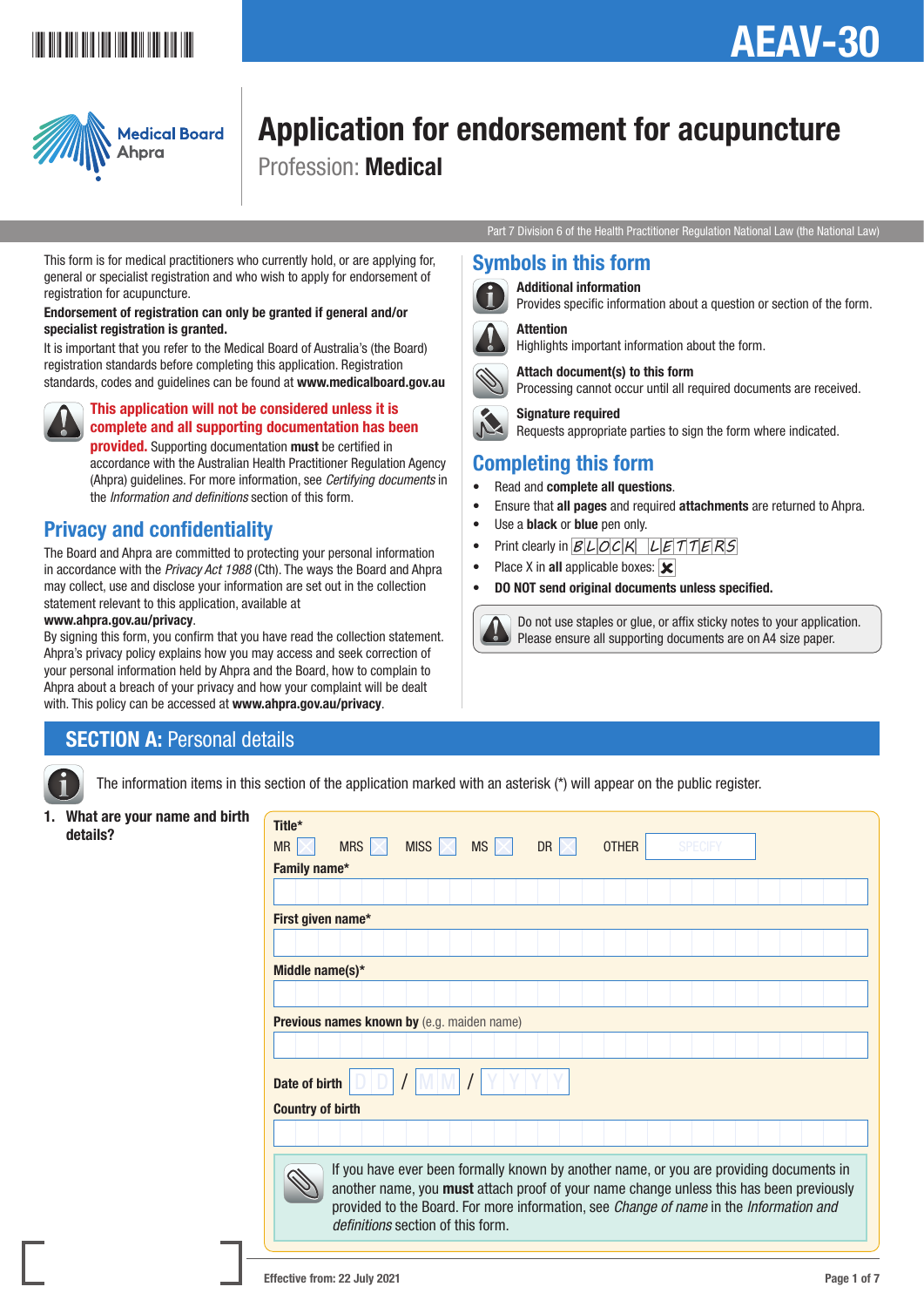| AEAV-30                                                                               | <u> Hill III i III</u>                                                                                                                                                                                                                  |
|---------------------------------------------------------------------------------------|-----------------------------------------------------------------------------------------------------------------------------------------------------------------------------------------------------------------------------------------|
| 2. Do you currently hold general<br>and/or specialist registration?                   | YES $\nabla$<br>I have submitted an application for general and/or specialist<br>N <sub>0</sub><br>registration.                                                                                                                        |
|                                                                                       | <b>Registration number</b><br>M E D                                                                                                                                                                                                     |
| <b>SECTION B: Contact information</b>                                                 |                                                                                                                                                                                                                                         |
| 3. What are your contact details?                                                     | Provide your current contact details below – place an $\vert \mathbf{x} \vert$ next to your preferred contact phone number.<br><b>Business hours</b><br><b>Mobile</b><br><b>After hours</b><br><b>Email</b>                             |
| 4. What is your residential<br>address?<br>Residential address cannot<br>be a PO Box. | Site/building and/or position/department (if applicable)<br>Address (e.g. 123 JAMES AVENUE; or UNIT 1A, 30 JAMES STREET)<br><b>City/Suburb/Town</b><br>State or territory (e.g. VIC, ACT)/International province<br><b>Postcode/ZIP</b> |

## **SECTION C:** Qualification for the endorsement

 To be eligible for endorsement under the National Law you must have an approved qualification in acupuncture. The approved qualifications are:

• The Australian Medical Acupuncture College Course, Part One, and

Country (if other than Australia)

• successful completion of the Fellowship of the Australian Medical Acupuncture College (FAMAC) Part 1 written and clinical examinations. For further information please refer to www.medicalboard.gov.au/Registration-Standards

#### 5. What are the details of your Board approved qualification in acupuncture?

| <b>Approved qualification in acupuncture</b>                                                                                                                                                      |  |  |  |  |  |
|---------------------------------------------------------------------------------------------------------------------------------------------------------------------------------------------------|--|--|--|--|--|
| Title of qualification                                                                                                                                                                            |  |  |  |  |  |
|                                                                                                                                                                                                   |  |  |  |  |  |
| Name of institution (University/College/Examining body)                                                                                                                                           |  |  |  |  |  |
|                                                                                                                                                                                                   |  |  |  |  |  |
| Country                                                                                                                                                                                           |  |  |  |  |  |
|                                                                                                                                                                                                   |  |  |  |  |  |
| Start date<br><b>Completion date</b>                                                                                                                                                              |  |  |  |  |  |
|                                                                                                                                                                                                   |  |  |  |  |  |
| You must attach evidence that confirms you have successfully completed:<br>The Australian Medical Acupuncture College Course, Part One and<br>the FAMAC part 1 written and clinical examinations. |  |  |  |  |  |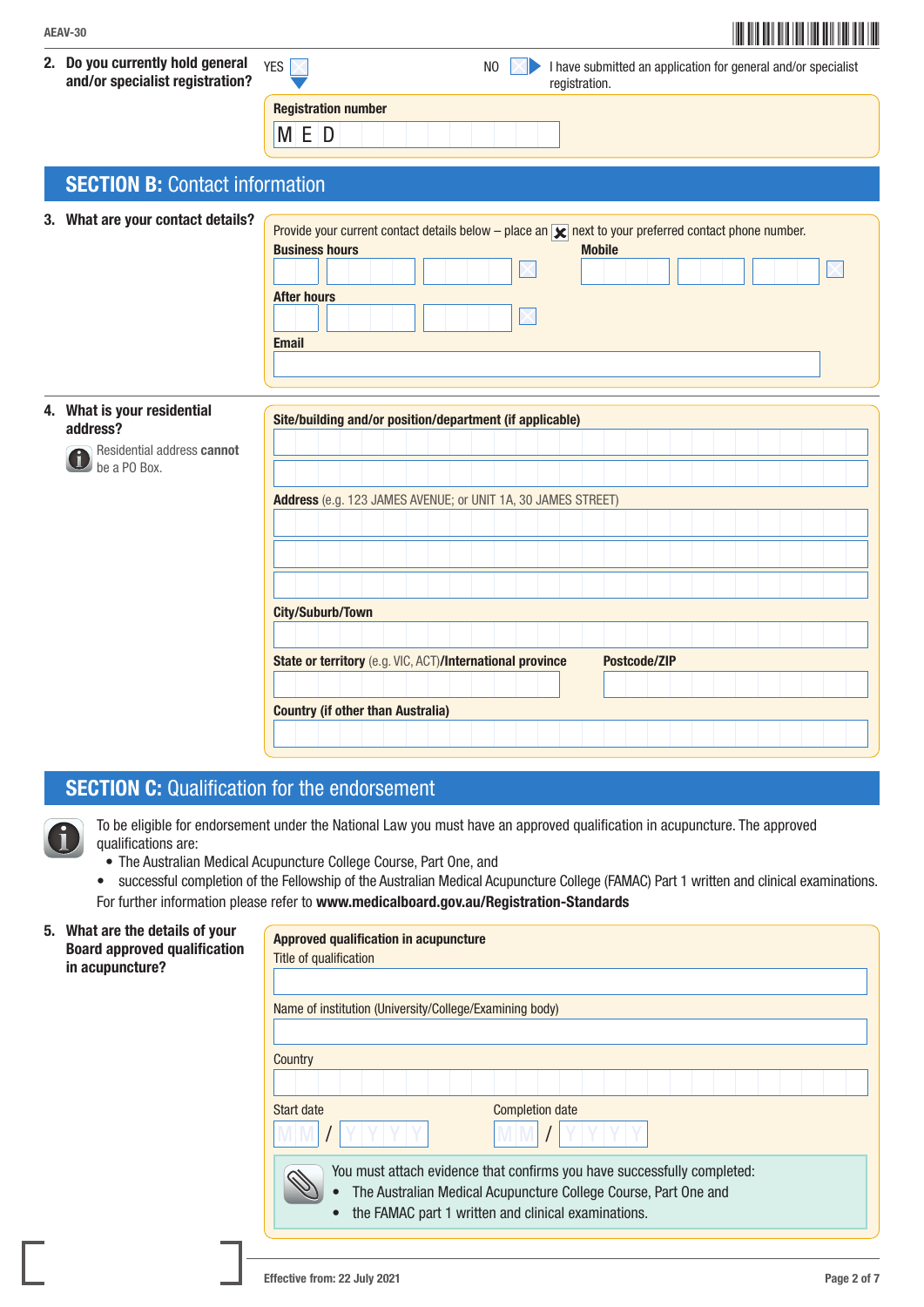6. Has your qualification in acupuncture been awarded to you within 12 months of applying for endorsement of registration?

 If you have been awarded the approved qualifications in the past 12 months prior to applying for endorsement, you are taken to have complied with the Board's recency of practice registration standard.

YES *Go to Section E: Consent* NO *Go to the next question*

**SECTION D: Suitability statements** 

7. Do you meet the recency of practice registration standard? It is important that you refer to *Curriculum vitae* in the *Information and definitions* section of this form for mandatory requirements of the CV. Your curriculum vitae will further inform the Board in relation to your recency of practice and registration history. To ensure that you are able to practise competently and safely, you must have recent practice in the field in which you intend to work (acupuncture). For more information about recency of practice, see the Board's *Recency of practice registration standard* at www.medicalboard.gov.au/Registration-Standards YES  $\times$   $\triangleright$   $\sim$  You must attach to your application a signed and dated curriculum vitae that describes your practice history in acupuncture.  $\sim$  You must attach evidence of having completed the equivalent of one year's CPD activities relevant to your intended scope of practice or a plan for professional development and re-entry to practice in acupuncture for consideration by the Board. 8. Will you be performing exposure-prone procedures in your practice? Exposure prone procedures (EPPs) are procedures where there is a risk of injury to the healthcare worker resulting in exposure of the patient's open tissues to the blood of the healthcare worker. These procedures include those where the healthcare worker's hands (whether gloved or not) may be in contact with sharp instruments, needle tips or sharp tissues (spicules of bone or teeth) inside a patient's open body cavity, wound or confined anatomical space where the hands or fingertips may not be completely visible at all times. The CDNA has developed guidance on exposure-prone procedures in *Guidance on classification of exposure prone and non-exposure prone procedures in Australia 2017* available online at https://www1.health.gov.au/internet/main/publishing.nsf/Content/cda-cdna-bloodborne.htm You can seek additional information about whether you perform exposure-prone procedures from your relevant organisation in *Appendix 2* of the national guidelines online at https://www1.health.gov.au/internet/main/ publishing.nsf/Content/36D4D796D31081EBCA257BF0001DE6B7/\$File/nat-guidelines-work-bbv-Oct2019.pdf. YES *Go to the next question* NO *Go to Section E: Consent* 9. Do you commit to comply with the *Australian National Guidelines for the management of healthcare workers living with blood borne viruses and healthcare workers who perform exposure prone procedures at risk of exposure to blood borne viruses*? This includes testing for HIV, Hepatitis C and Hepatitis B at least once every three years. Testing for Hepatitis B is not necessary if you have demonstrated immunity to HBV through vaccination or resolved infection.  $YES \sim N$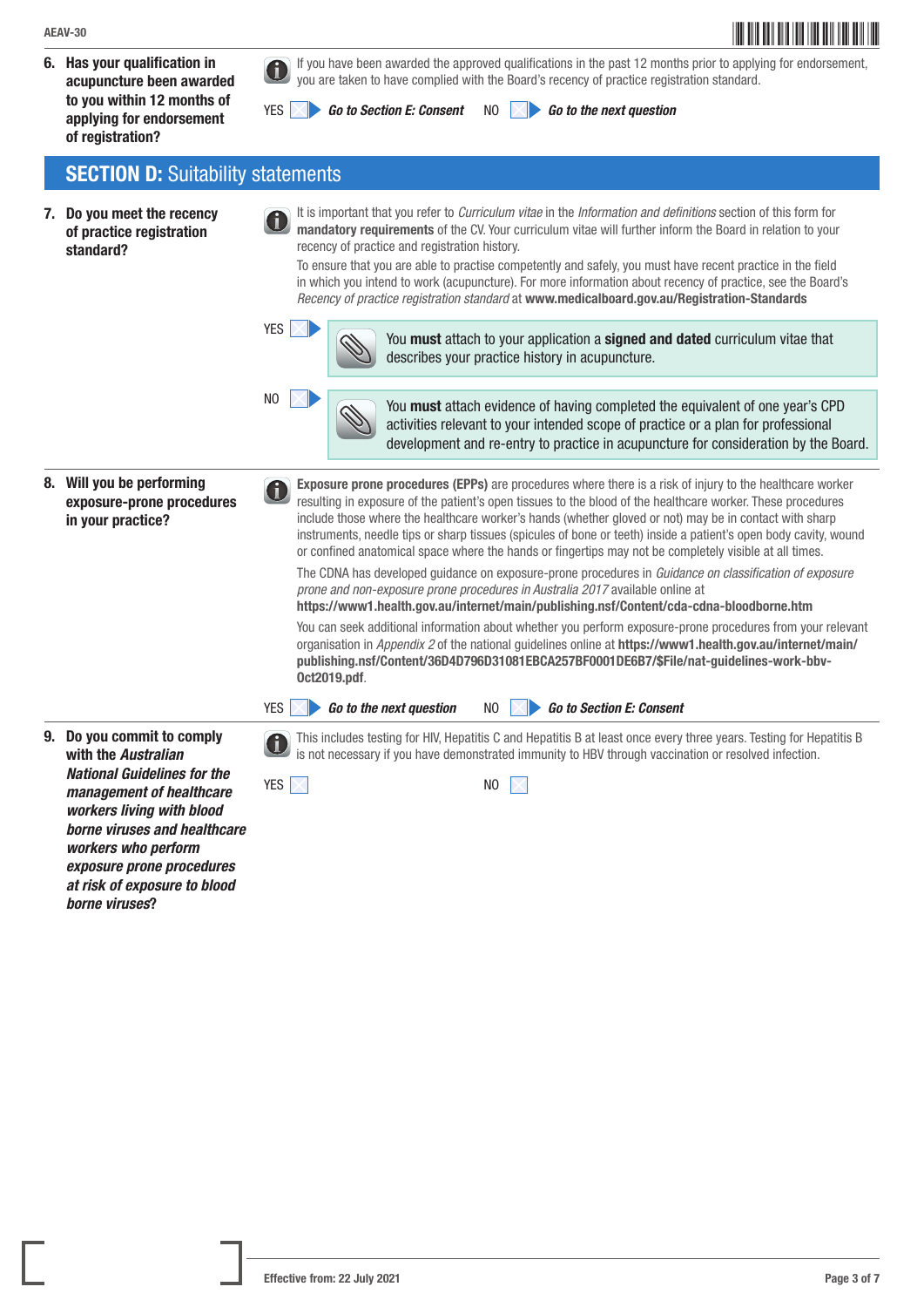## **SECTION E: Consent**



Before you sign and date this form, make sure that you have answered all of the relevant questions correctly and read the statements below. An incomplete form may delay processing and you may be asked to complete a new form. For more information, see the *Information and definitions* section of this form.

## Consent to nationally coordinated criminal history check

I authorise Ahpra and the Board to carry out a nationally coordinated criminal history check for the purpose of assessing this application.

I acknowledge that:

- a complete criminal history, including resolved and unresolved charges, spent convictions, and findings of guilt for which no conviction was recorded, will be released to Ahpra and the Board,
- my personal information will be extracted from this form and provided to the Australian Criminal Intelligence Commission (ACIC) and Australian police agencies for the purpose of conducting a nationally coordinated criminal history check, including all names under which I am or have been known
- my personal information may be used by police for general law enforcement purposes, including those purposes set out in the *Australian Crime Commission Act 2002 (Cth)*,
- my identity information provided with this application will be enrolled with Ahpra to allow for any subsequent criminal history checks during my period of registration
- if and when this application for registration is granted, Ahpra may check my criminal history at any time during my period of registration as required by the Board for the purpose of assessing my suitability to hold health practitioner registration; or in response to a Notice of Certain Events; or an application for Removal of Reprimand from the National Register,
- I may dispute the result of the nationally coordinated criminal history check by contacting Ahpra in the first instance.

### Consent

I consent to the Board and Ahpra making enquiries of, and exchanging information with, the authorities of any Australian state or territory, or other country, regarding my practice as a health practitioner or otherwise regarding matters relevant to this application. I acknowledge that:

- the Board may validate documents provided in support of this application as evidence of my identity, and
- failure to complete all relevant sections of this application and enclose all supporting documentation may result in this application not being accepted.
- notices required under the National Law and other correspondence relating to my application and registration (if granted) will be sent electronically to me via my nominated email address, and
- Ahpra uses overseas cloud service providers to hold, process and maintain personal information where this is reasonably necessary to enable Ahpra to perform its functions under the National Law. These providers include Salesforce, whose operations are located in Japan and the United States of America.

I undertake to comply with all relevant legislation and Board registration standards, codes and guidelines.

I understand that personal information that I provide may be given to a third party for regulatory purposes, as authorised or required by the National Law.

I understand Ahpra may verify the accuracy of my registration details, including my date of birth and address, to entities (such as prospective employers) who disclose that information to Ahpra for the purpose of confirming my identity. Ahpra will only do this where the entity seeking the verification has given a legal undertaking they have obtained my consent to this verification.

I confirm that I have read the privacy and confidentiality statement for this form. I declare that:

- the above statements, and the documents provided in support of this application, are true and correct, and
- I am the person named in this application and in the documents provided.

I make this declaration in the knowledge that a false statement is grounds for the Board to refuse registration.

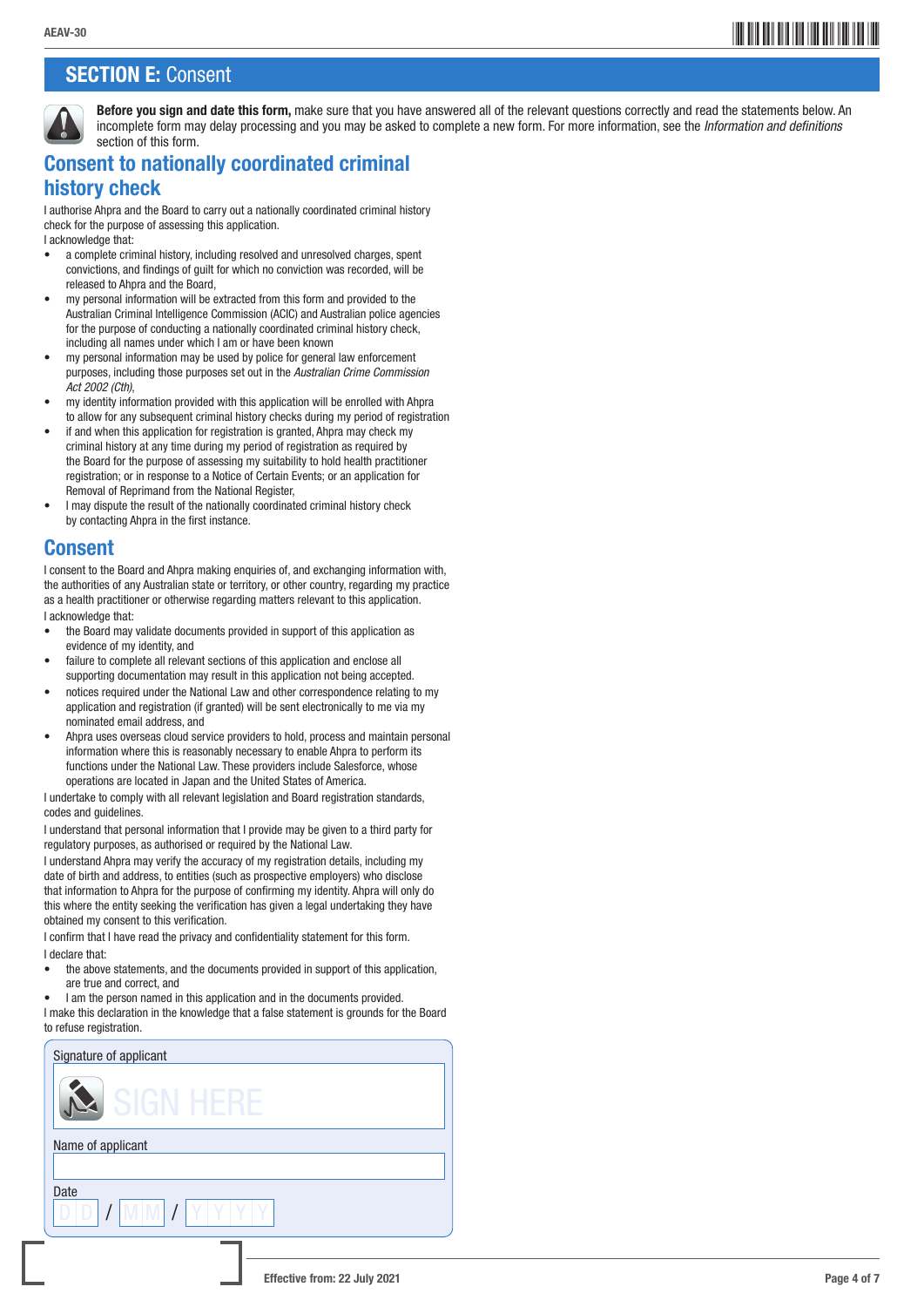**SECTION F: Payment** 

You are required to pay an application fee.



#### Renewal of endorsement

 There is an annual registration fee to apply to renew your registration. If you are granted endorsement of registration for acupuncture, payment of this annual fee includes both your application for registration renewal and the associated endorsement.

#### Refund rules

The application fee is non-refundable.

#### 10. How are you paying your fee?



#### Please post this form with payment and required attachments to:

| <b>Ahpra</b><br><b>GPO Box 9958</b><br>IN YOUR CAPITAL CITY (refer below) |                  |                   | You may contact Ahpra on<br>1300 419 495 or you can lodge an enquiry<br>at www.ahpra.gov.au |                   |  |  |  |
|---------------------------------------------------------------------------|------------------|-------------------|---------------------------------------------------------------------------------------------|-------------------|--|--|--|
|                                                                           | Sydney NSW 2001  | Canberra ACT 2601 | Melbourne VIC 3001                                                                          | Brisbane QLD 4001 |  |  |  |
|                                                                           | Adelaide SA 5001 | Perth WA 6001     | Hobart TAS 7001                                                                             | Darwin NT 0801    |  |  |  |

#### Credit/Debit card payment slip – please fill out

| Amount payable<br>O<br>Φ<br>Visa or MasterCard number<br>Expiry date | Name on card<br>Cardholder's signature<br>SIGN HERE |  |
|----------------------------------------------------------------------|-----------------------------------------------------|--|
| Effective from: 22 July 2021                                         | Page 5 of 7                                         |  |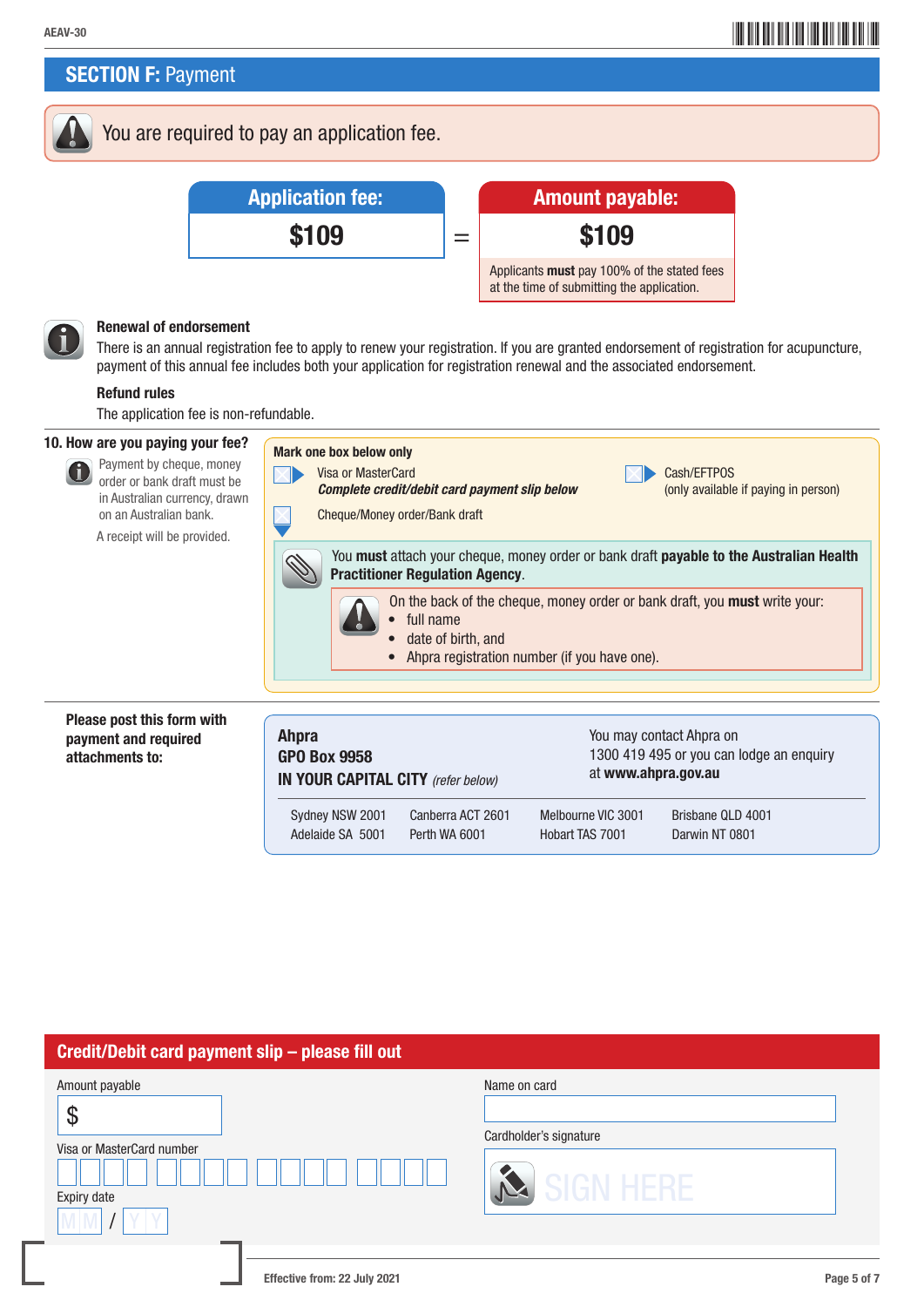## **SECTION G: Checklist**

#### Have the following items been attached or arranged, if required?

| <b>Additional documentation</b> |                                                                                                                                                                                                                                        | <b>Attached</b> |  |  |  |  |
|---------------------------------|----------------------------------------------------------------------------------------------------------------------------------------------------------------------------------------------------------------------------------------|-----------------|--|--|--|--|
| <b>Ouestion 1</b>               | Evidence of a change of name                                                                                                                                                                                                           |                 |  |  |  |  |
| <b>Question 5</b>               | Certified copies of all of your original certificates or other documents indicating completion of a Board approved qualification<br>and evidence of successful completion of the FAMAC part 1 written and clinical examinations        |                 |  |  |  |  |
| <b>Question 7</b>               | Your curriculum vitae                                                                                                                                                                                                                  |                 |  |  |  |  |
| <b>Ouestion 7</b>               | Evidence of having completed the equivalent of one year's CPD activities relevant to your intended scope or practice, or<br>a plan for professional development and re-entry to practice in acupuncture for consideration by the Board |                 |  |  |  |  |
| <b>Payment</b>                  |                                                                                                                                                                                                                                        |                 |  |  |  |  |
|                                 | Application fee                                                                                                                                                                                                                        |                 |  |  |  |  |
|                                 | If paying by cheque/money order/bank draft, your name and registration number are written on the back                                                                                                                                  |                 |  |  |  |  |

## Information and definitions

#### AUSTRALIAN NATIONAL GUIDELINES FOR THE MANAGEMENT OF HEALTHCARE WORKERS LIVING WITH BLOOD BORNE VIRUSES AND HEALTHCARE WORKERS WHO PERFORM EXPOSURE PRONE PROCEDURES AT RISK OF EXPOSURE TO BLOOD BORNE VIRUSES

The Communicable Diseases Network Australia (CDNA) has published these guidelines. The following is a summary of the requirements in the CDNA guidelines:

Healthcare workers who perform exposure prone procedures (EPPs) must take reasonable steps to know their blood-borne virus (BBV) status and should be tested for BBVs at least once every three years. They are also expected to:

- have appropriate and timely testing and follow up care after a potential occupational exposure associated with a risk of BBV acquisition
- have appropriate testing and follow up care after potential nonoccupational exposure, with testing frequency related to risk factors for virus acquisition
- cease performing all EPPs if diagnosed with a BBV until the criteria in the guidelines are met, and
- confirm that they comply with these guidelines when applying for renewal of registration if requested by their board.

Practitioners who are living with a blood-borne virus and who perform exposureprone procedures have additional requirements. They are expected to:

- be under the ongoing care of a treating doctor with relevant expertise
- comply with prescribed treatment
- have ongoing viral load monitoring at the appointed times
- not perform EPPs if particular viral load or viral clearance criteria are not met (see detailed information in the guidelines according to the specific BBV)
- seek advice regarding any change in health condition that may affect their fitness to practise or impair their health
- release monitoring information to the treating doctor
- if required, release de-identified information to the relevant area of the jurisdictional health department/Expert Advisory Committee, and
- if required, release health monitoring information to a designated person in their workplace in the event of a potential exposure incident to assess the requirement for further public health action.

Additional information can be found in the CDNA *Australian National Guidelines for the Management of Healthcare Workers Living with Blood Borne Viruses Who Perform Exposure Prone Procedures at Risk of Exposure to Blood Borne Viruses* available online at https://www1.health.gov.au/internet/main/ publishing.nsf/Content/36D4D796D31081EBCA257BF0001DE6B7/\$File/ nat-guidelines-work-bbv-Oct2019.pdf

### CERTIFYING DOCUMENTS

#### DO NOT send original documents unless specified.

Copies of documents provided in support of an application, or other purpose required by the National Law, must be certified as true copies of the original documents. Each and every certified document must:

- be in English. If original documents are not in English, you must provide a certified copy of the original document and translation in accordance with Ahpra guidelines, which are available at www.ahpra.gov.au/registration/registration-process
- be initialled on every page by the authorised officer. For a list of people authorised to certify documents, visit www.ahpra.gov.au/certify
- be annotated on the last page as appropriate e.g. 'I have sighted the original document and certify this to be a true copy of the original' and signed by the authorised officer, and
- list the name, date of certification, and contact phone number, and position number (if relevant) and have the stamp or seal of the authorised officer (if relevant) applied.

Certified copies will only be accepted in hard copy by mail or in person (not by fax, email, etc). Photocopies of previously certified documents will not be accepted. For more information, Ahpra's guidelines for certifying documents can be found online at www.ahpra.gov.au/certify

#### CHANGE OF NAME

You must provide evidence of a change of name if you have ever been formally known by another name(s) or any of the documentation you are providing in support of your application is in another name(s).

Evidence must be a certified copy of one of the following documents:

- Standard marriage certificate
- Deed poll
- Change of name certificate

Faxed, scanned or emailed copies of certified documents will not be accepted.

CURRICULUM VITAE

Your curriculum vitae must:

- describe your work history in relation to the practice of acupuncture
- be in chronological order<br>• he signed and dated with
- be signed and dated with a statement 'This curriculum vitae is true and correct as at (insert date)', and
- be the original signed curriculum vitae (no faxes or scanned copies will be accepted).

It must also contain all the elements defined in Ahpra's standard format for curriculum vitae which can be found at www.ahpra.gov.au/cv